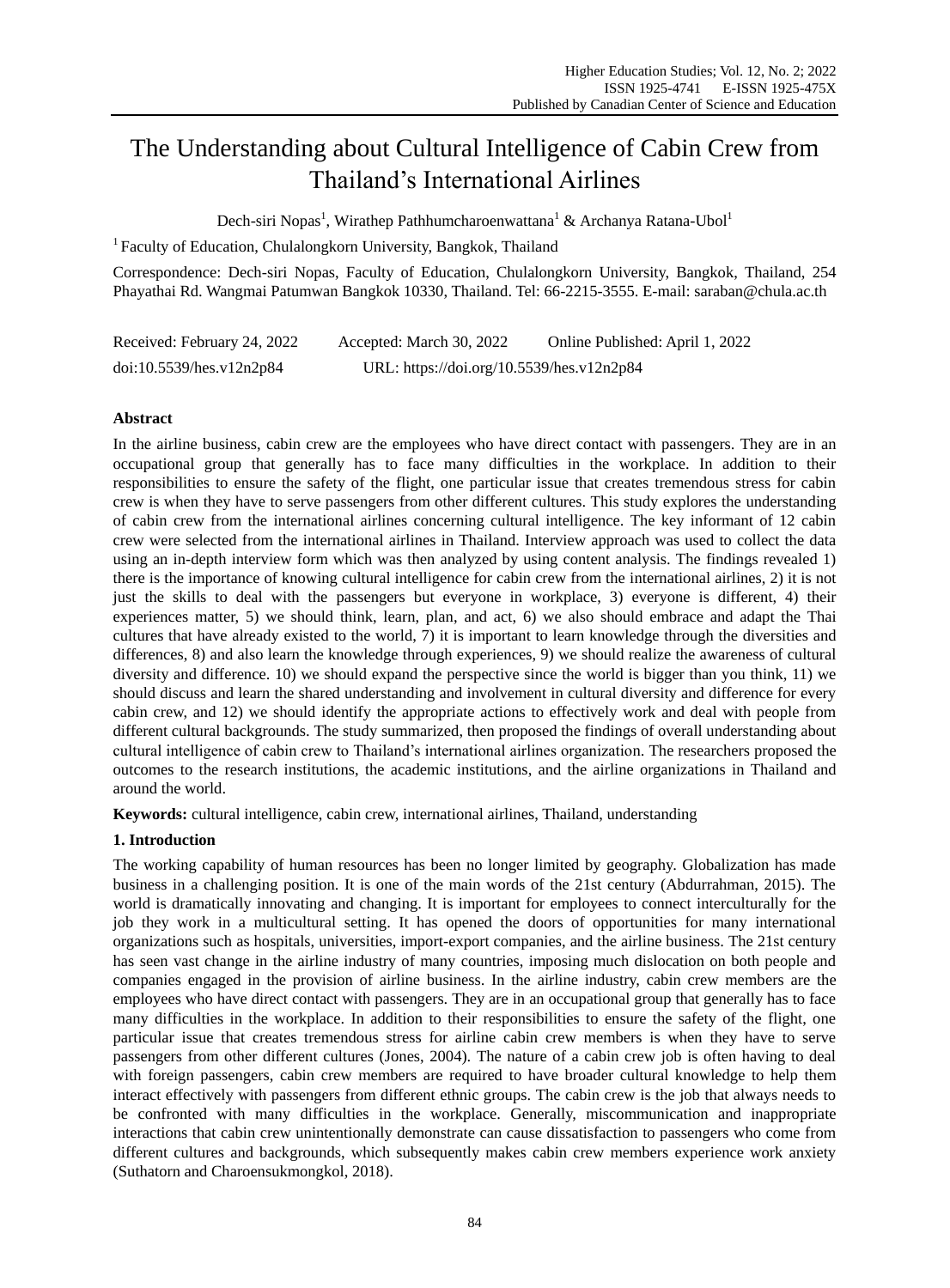Seriwatana & Charoensukmonkol (2020) explored the contribution of cultural intelligence to team relationship conflict and team trust from the perspective of minority cabin crew. The findings not only provide additional insight regarding the contribution of cultural intelligence to employee wellbeing in the airline industry, but also suggest some moderating conditions that could make cultural intelligence particularly important for cabin crew. Finally, the study provided recommendation for airline organizations about interventions to prevent the psychological stress of their cabin crew. Guang & Charoensukmonkol (2022) also investigated effects of cultural intelligence on leadership performance among Chinese expatriates working in Thailand. The findings revealed that Thai subordinates evaluate Chinese expatriates as possessing high cultural intelligence and perceive them more favorably in terms of supervisor support. Additionally, supervisor support mediates the positive effect of cultural intelligence of Chinese expatriates for leadership effectiveness and subordinates' commitment to the supervisor.

With the positive results revealed by the earlier motioned research studies, the present study aims to explore the background of each cabin crew from the international airlines concerning cultural intelligence. The cabin crew from the international airlines was selected due to the fact that a cabin crew job is the job that generally has to face many difficulties and tremendous stress in serving passengers from other different cultural backgrounds. Suthatorn & Charoensukmongkol (2018) mentioned about the nature of a cabin crew job is often having to deal with foreign passengers, cabin crew members are required to have broader cultural knowledge to help them interact effectively with passengers from different ethnic groups. Furthermore, their responsibilities are not only to ensure the flight safety, the important issues that cause the tremendous stress for the cabin crew is when they have to provide the services to the passengers who come from different cultures and backgrounds. Normally, inappropriate interactions and miscommunication which the cabin crew unintentionally show can cause the foreign passengers' dissatisfaction. It unfortunately makes airline cabin crew experience work anxiety. Because of that, they are required to have a broader knowledge of culture to help them interact successfully with the passengers who come from different cultures and backgrounds. Therefore, the present study aims to explore the understanding of cabin crew from the international airlines concerning cultural intelligence. Moreover, the research study also emphasizes the emerging issues and problems related to the airline organizations.

### *1.1 Cultural Intelligence*

Cultural intelligence (CQ) is a dynamic concept which helps people from different culture environments to be able to fit in other different cultures, and motivated by the practical reality of globalization in the workplace. It is the versatile competency for successful adaptation to new various cultural settings, that is, for unfamiliar environments attributable to cultural context which is usually different with their cultural elements. It is the skill to adjust and work effectively in culturally diverse environments. People with cultural intelligence will learn more about a culture based on their experiences in interactions, and gradually reshape their thought process to be more sympathetic to each culture, then adjust their behaviors to be more appropriate when interacting with the people from other different cultures (Earley, 2002).

Earley (2002) identified four components in cultural intelligence: 1) cognitive CQ, it is an individual's general knowledge comprehension regarding cultural institutions, norms, practices, and convention in different cultural environments. The knowledge of various aspects in each culture helps them to understand the overall specific culture and the way it differs from one context to another context. 2) metacognitive CQ, it is an individual's previous knowledge used to acquire and understand cultural knowledge. It facilitates individuals to adapt their cognition by abandoning pre-existing conceptualization of how and why people function the way they do. 3) motivational CQ, it is the interest in individuals, movement and motivation to get involved in other new cultural environments. These individuals place values for new cultural experiences and enjoy interaction with people having various cultural backgrounds. They tend to accept new challenges in a non-local culture context and better tolerate frustrations during an interaction. 4) behavioral CQ, it is an impractical prospective earn deal with colleagues and managers' abilities in the suitable performance in the settings of cross-cultural opportunities. People who have high behavioral CQ tend to adapt their verbal and nonverbal behaviors to suit the given context and they can determine where the particular behavior is needed and perform it effectively.

### *1.2 Purpose Statement*

The purpose of this study was to explore the understanding of cabin crew from the international airlines concerning cultural intelligence which consists of prospective, use and importance of cultural intelligence

### *1.3 Research Questions*

The question that guided this research was: 1) what are the perspectives about cultural intelligence of Thailand's international airline cabin crew? 2) what is the use of cultural intelligence of Thailand's international airline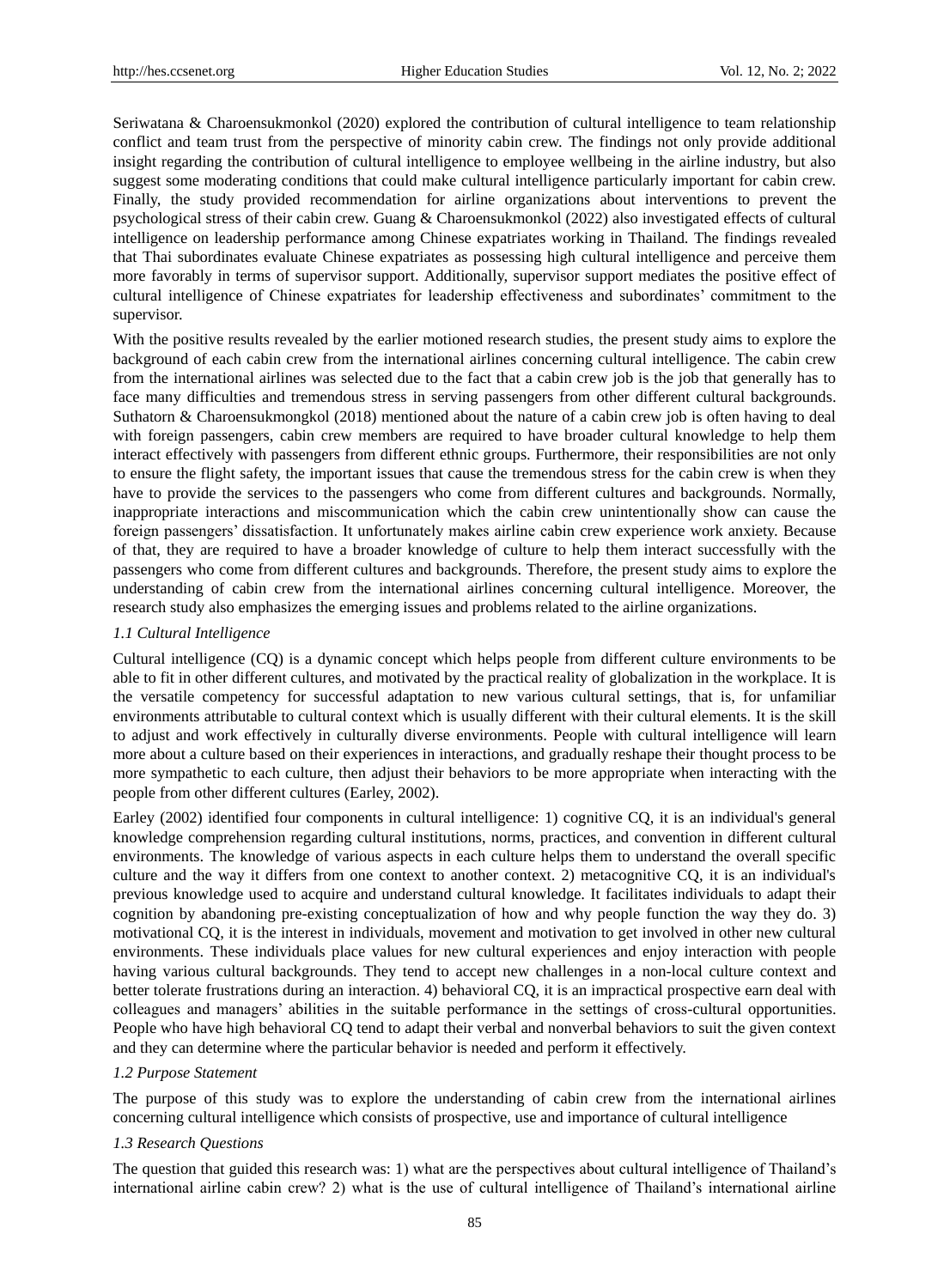cabin crew? and 3) what is the importance of cultural intelligence of Thailand's international airline cabin crew?

*1.4) Research Framework*



### **2. Method**

### *2.1 Design*

The researcher adopted a qualitative approach in this research study. The qualitative research helps researchers gain the in-depth information and also obtain the insight of the perspective of the study. The researcher employed in-depth interview to gain data from the key informant. The questions in the in-depth interview were created to ask the key informants about the perspectives, experiences, and problems to find the understanding of the cabin crew from Thailand's international airlines

### *2.2 Key Informants*

The researcher employed a purposive sampling method to select nine key informants that best represent the whole population. And these are the criteria to select 12 key informants: 1) they must work as cabin crew at the international airlines in Thailand, 2) informants must have experiences as cabin crew who work at the international airline in Thailand with the minimum of three years, 3) informants must have experiences as cabin crew who work in economy class, business class, or first class, 4) must have a permanent employment status with the key performance indicator (KPI) score over 80, and 5) they are willing to participate the research study.

### *2.3 Data Collection Tool and Data Collection Process*

In this research study, the in-depth interview form, which was created after reviewing relevant research studies. The questions are open-ended questions, they were used to obtain in-depth information about the understanding about cultural intelligence of the key informant. The questions asked about the understanding about cultural intelligence of cabin crew from the international airlines which consists of the prospective, use, and importance. The in-depth interview form was finalized for the application after obtaining the comments and suggestions from the experts.

### *2.4 Data Analysis*

The researcher employed content analysis of Luo (2019) to analyze the data by 1) selecting the content that the researcher will analyze based on the research question, choose the texts that you will analyze, 2) defining the units and categories of analysis, 3) developing a set of rules for coding, 4) coding the text according to the rules, and 4) analyzing the results and draw conclusions.

### **3. Findings**

| <b>Cultural Intelligence</b>      | Data Analysis                                              | <b>Quotations</b>                                 |
|-----------------------------------|------------------------------------------------------------|---------------------------------------------------|
| <b>Cultural Intelligence</b>      |                                                            |                                                   |
| <b>Process</b>                    |                                                            |                                                   |
| <b>Cultural</b><br>Intelligence   | 1) Importance of knowing of cultural intelligence          | "We as the cabin crew especially in the           |
| <b>Drive</b> is the determination | Detail: The cabin crew job is the job that needs to        | international airline cannot avoid facing the     |
| learn<br>and<br>attain<br>to      | understand about the cultural diversities and cultural     | cultural diversities and differences every day, I |
| knowledge<br>and                  | differences. It is a job that needs to face, deal and work | think we are the group of people that need to     |
| understanding<br>about            | with the people from the cultural backgrounds.             | understand everything about cultures"             |
| cultures.                         | Especially the cabin crew from the international           | Cabin crew G, 14th Nov 2021                       |
|                                   | airlines, they cannot avoid facing the people from         | "We work for an international airline, and we     |
|                                   | around the world. These people can be passengers,          | definitely have to work and deal with the people  |
|                                   | colleagues, bosses, etc. in the workplace. Cultural        | who come from different cultures. It is so        |
|                                   | intelligence can be one of the key skills that help the    | important to understand how to work and deal      |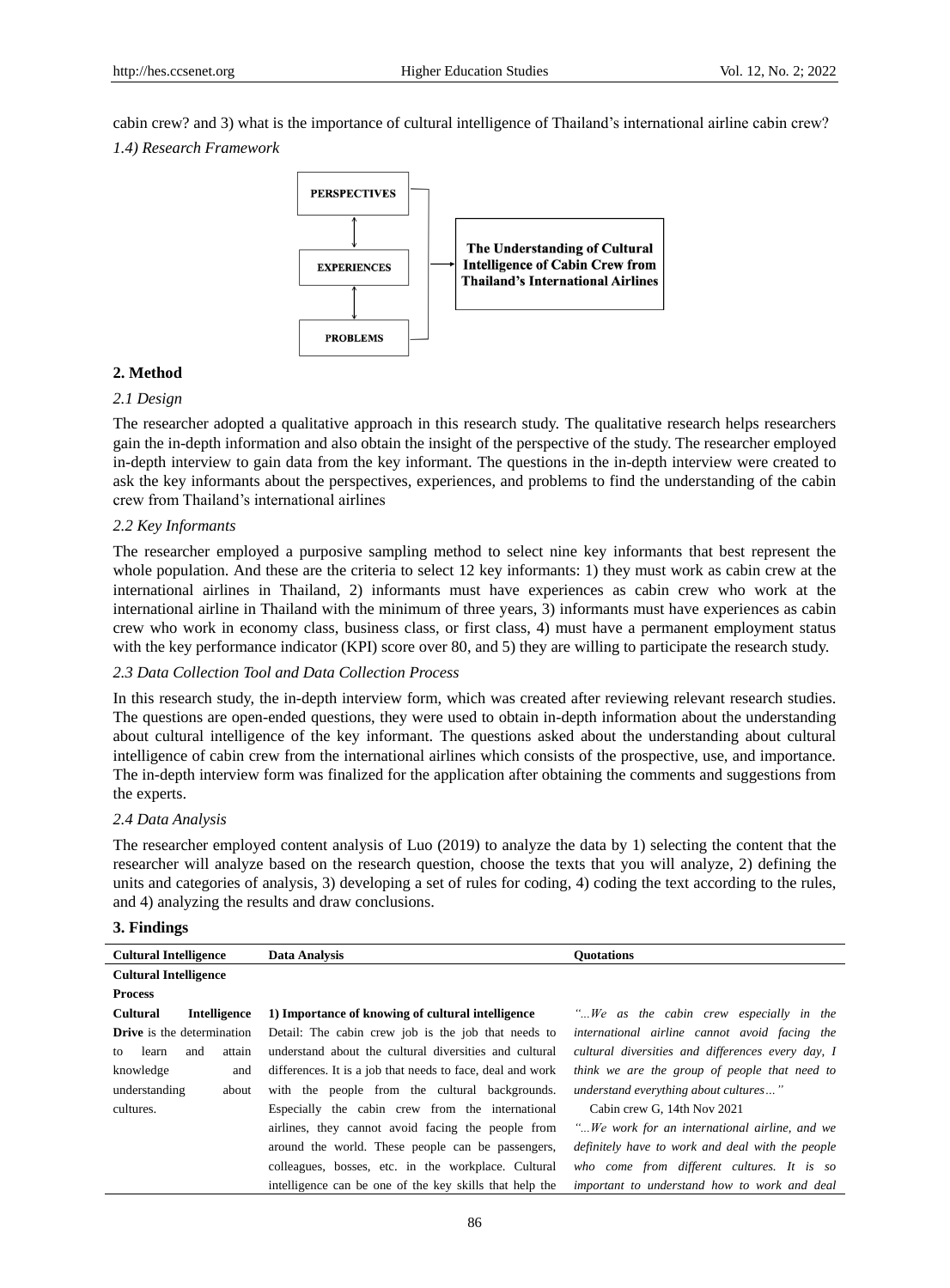cabin crew to work effectively. *effectively with them…"*

#### **2) Not just passengers but everyone in the workplace**

Detail: Cultural intelligence for cabin crew is not the skill to effectively work and deal only with passengers, but everyone in the company or even the organization. Most of the cabin crew are more on how to work smoothly with the passengers, and few of them are concerned with both passengers and colleagues. And there are a lot of advantages if they can understand all the people who come from different cultural backgrounds in the workplace. When the cabin crew realize how to work and deal with the colleagues in the first place, there will be no worries when they have to confront, work, and deal with the passengers for the next step.

**Cultural Intelligence Knowledge** is actively and

continually accessing and acquiring information on and understanding about norms and implication of cultures

#### **1) Everyone is different.**

Detail: People should always remember that everyone is different. Even though people come from the exact same place, it does not mean that they have the same understanding about norms and implication of cultures. However, if people believe that everyone is different, they will learn how to be more aware of their verbal and non-verbal when dealing with people who come from different cultural backgrounds.

#### **2) Experience matters**

Detail: Everyone has different experience s in life. People come from many different backgrounds and they definitely have different understandings in ways of life, norms, and implication in cultures. People learn how to fall, get back, fix, improve, change, and familiarize with cultures.

**1) Think, learn, plan and act**

Detail: Since cabin crew have to work and deal with many people who come from different cultural backgrounds every time they perform their job duty, they cannot just go, work, and deal with every stranger. They should think about the problem, learn how to solve the problem, plan how to solve the problem and change the action by using things that they have learnt from thinking, learning and planning aforementioned in order to respond to each particular cultural norm and implication for dealing effectively with other people who come from different cultural backgrounds.

Cabin crew J, 24th Nov 2021

*"...Let's say that the cabin crew should have the background knowledge about everything in cultures which I sometimes call it the universe of culture. The more we understand them, the more we can live well with others in this world…"*

Cabin crew K, 25th Nov 2021

*"...Cultural intelligence is not just the skill for cabin crew to effectively deal with passengers, but with everyone in the company. Everyone in the company comes from different cultural backgrounds, we are all diverse and different, we need to understand each and every diversity and difference that we all have…"*

Cabin crew B, 4th Nov 2021

*"...For me, dealing with colleagues is the first thing I always consider when I have to start my work. It is because we should understand each other before work, deal and function with the customers. If we can understand how to work well among all of us, I think we can fix every problem we possibly confront…"*

Cabin crew C, 8th Nov 2021

*"...For me, everyone is different, everyone comes from different backgrounds, different cultures. Even though we come from the same hometown, it does not mean that we have the exact same thought, belief, worldview or way of life…"*

Cabin crew D, 8th Nov 2021

*"...*Culture of each individual comes from experiences in life that we have experienced before, we learn how to fall, get back, fix, improve, change, and familiarize with every culture which sometimes can be similar and sometimes can be totally different.*…"*

Cabin crew E, 9th Nov 2021

*"...For me, cultural intelligence is how individuals deal with diversities and differences from knowledge and experiences. Everyone is diverse and different; people need to understand the diversity and difference that people all have…"*

Cabin crew A, 2nd Nov 2021

*"...Talking about cultural intelligence, I think it is the ability or skill to help people deal effectively with other people who come from different cultural backgrounds. As the cabin crew, culture is definitely the ability or skill that we all get to know, learn and strategize to deal with the passengers beautifully…"*

Cabin crew H, 17th Nov 2021

*"...I have worked in the office for the airline before* 

**Cultural Intelligence Strategy** is a plan of action in response to particular cultural norms and implications for dealing effectively with other people from that cultural background.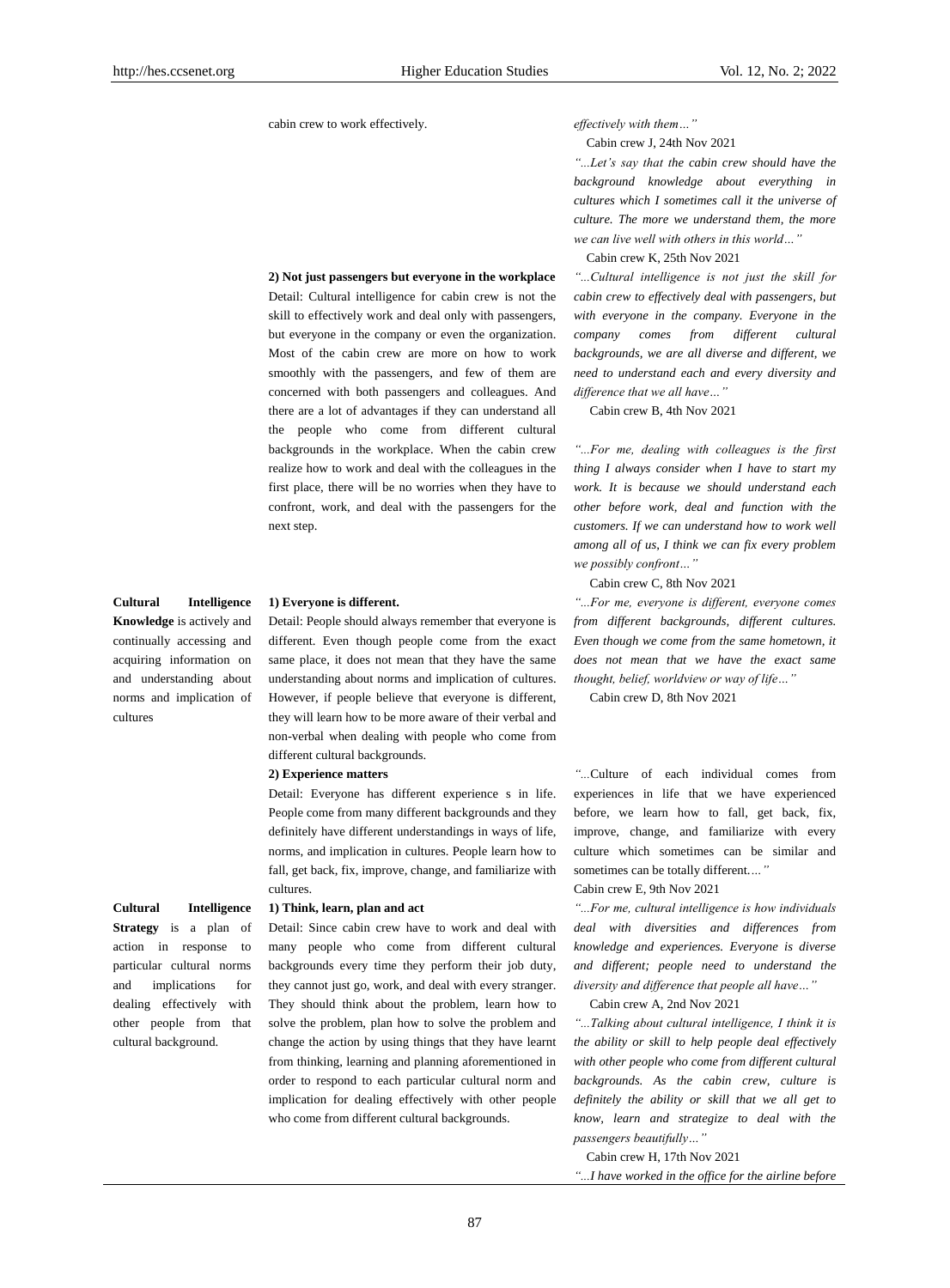*turning to the cabin crew. And I can tell it is totally different. To be the cabin crew, you need to communicate and interact more with the people. And to work in the international airlines, we cannot deny working with people from different cultures and backgrounds…"*

Cabin crew I, 22nd Nov 2021

*"...Talking about Thai society, Thai people consider a lot of seniority which can be complicated when you have to work and deal with people from many different cultures…"*

Cabin crew F, 11th Nov 2021

**Action** is the proper verbal and nonverbal communication and interaction with other people from a particular cultural background. **Cultural Intelligence**

**Cultural Intelligence** 

Dimension

**Cognitive Cultural Intelligence** is the general knowledge and comprehension regarding cultural institutions, norms and practices.

### **1) Thai cultures**

Detail: As the cabin crew who works for the international airlines in Thailand, they should think about Thai unique cultures and should employ the uniqueness with the plan and strategy when working and dealing with the people who come from different cultural backgrounds.

**1) Knowledge through the diversities and differences** Detail: Cabin crew should have the basic belief that we are all different and diverse in cultural institutions, norms and practices. Cabin crew should learn the general knowledge and comprehension about other cultures before work and deal with them.

#### **2) Knowledge through experiences**

Detail: Experiences can be the rich knowledge especially when it comes to knowledge and comprehension about cultures. Experiences can provide cabin crew with fruitful examples when it is time to deal and work with the people who come from different cultural backgrounds.

#### **1) Awareness of cultural diversity and difference**

Detail: Each of the cultures has its own way of living a life. When one individual goes and has to work, deal, or even live with those who are not from the exact same cultural background, the individual should be aware of knowledge, understanding, and action before work or deal with them.

### **2) Expand the prospective since the world is bigger than you think**

Detail: It is beneficial when cabin crew learn more about other cultures. However, this group of cabin crew works for the Thai international airlines, they have to learn and acquire the knowledge even more because there might be some totally unfamiliar cultures from another corner of the world.

*"...Cultural intelligence is not just the skill for cabin crew to effectively deal with passengers, but with everyone in the company. Everyone in the company comes from different cultural backgrounds, we are all diverse and different, we need to understand each and every diversity and difference that we all have…"*

Cabin crew B, 4th Nov 2021

*"...For me, everyone is different, everyone comes from different backgrounds, different cultures. Even though we come from the same hometown, it does not mean that we have the exact same thought, belief, worldview or way of life…"*

Cabin crew D, 8th Nov 2021

*"...*Culture of each individual comes from experiences in life that we have experienced before, we learn how to fall, get back, fix, improve, change, and familiarize with every culture which sometimes can be similar and sometimes can be totally different*…"*

Cabin crew E, 9th Nov 2021

*"...For me, cultural intelligence is how individuals deal with diversities and differences from knowledge and experiences. Everyone is diverse and different; people need to understand the diversity and difference that people all have…"*

Cabin crew A, 2nd Nov 2021

*"...Talking about Thai society, Thai people consider a lot of seniority which can be complicated when you have to work and deal with people from many different cultures…"*

Cabin crew F, 11th Nov 2021

*"...I have worked in the office for the airline before turning to the cabin crew. And I can tell it is totally different. To be the cabin crew, you need to communicate and interact more with the people. And to work in the international airlines, we cannot deny working with people from different cultures and backgrounds…"*

Cabin crew I, 22nd Nov 2021

### **Metacognitive Cultural Intelligence** is the awareness and reflection of knowledge, understanding and thinking process about different cultures.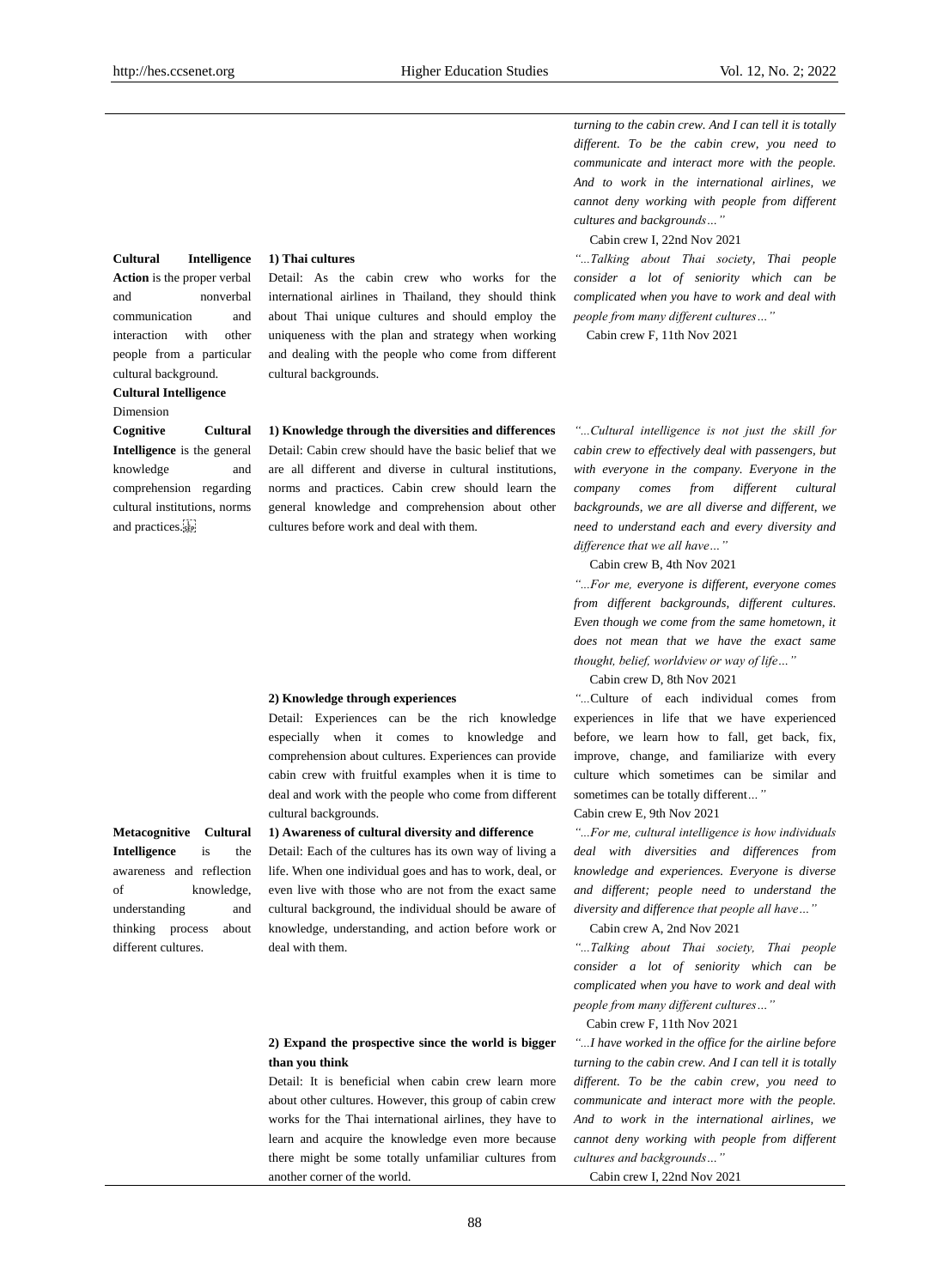**Motivational Cultural Intelligence** is the internal force that drives them to be interested in learning, knowing, understanding, and getting involved in different cultural environments.

### **1) The shared understanding and involvement in cultural diversity and difference for every cabin crew**

Detail: Since the job as the cabin crew is the job that has to work and deal with cultural diversities and differences in every time they perform their duties, cabin crew need to have shared understanding to getting ready in every time they work. Plus, they should familiarize themselves with the cultural diversities and differences every time they get involved in the job.

#### **Behavioral Cultural**

**Intelligence** is the appropriate and action indexing with the people from different cultural backgrounds.

### **1) Appropriate action to effectively work and deal with people from different cultural backgrounds.**

Detail: After you get to understand, prepare your knowledge, plan your strategy, you need to apply everything for yourself and perform the appropriate both verbal and non-verbal action in order to effectively work and deal with other people from different cultural backgrounds.

### *"...Let's say that the cabin crew should have the background knowledge about everything in cultures which I sometimes call the universe of culture. The more we understand them, the more we can live well with others in this world…"*

Cabin crew K, 25th Nov 2021

*"...We as the cabin crew especially in the international airline cannot avoid facing the cultural diversities and differences every day, I think we are the group of people that need to understand everything about cultures…"*

Cabin crew G, 14th Nov 2021

*"...We work for an international airline, and we definitely have to work and deal with the people who come from different cultures. It is so important to understand how to work and deal effectively with them…"*

Cabin crew J, 24th Nov 2021

*"...For me, dealing with colleagues is the first thing I always consider when I have to start my work. It is because we should understand each other before work, deal and function with the customers. If we can understand how to work well among all of us, I think we can fix every problem we possibly confront…"*

Cabin crew C, 8th Nov 2021

*"...Talking about cultural intelligence, I think it is the ability or skill to help people deal effectively with other people who come from different cultural backgrounds. As the cabin crew, culture is definitely the ability or skill that we all get to know, learn and strategize to deal with the passengers beautifully…"*

Cabin crew H, 17th Nov 2021

### **4. Discussion**

Overall, cultural intelligence was seen to be essential and helpful for cabin crew from Thailand's international airlines. This discussion was enhanced by addressing three research questions as follows.

### *What are the perspectives about cultural intelligence of Thailand's international airline cabin crew?*

The first emphasis that has emerged before in literature and studies on cultural intelligence were expressed by the key informants in this study. For this reason, it was a significant result of this study that the job as a cabin crew is the job that needs to understand about the cultural diversities and cultural differences. It is a job that needs to face, deal and work with the people from the cultural backgrounds. Especially the cabin crew from the international airlines, they cannot avoid facing the people from around the world. These people can be passengers, colleagues, bosses, etc. in the workplace. It is coded as a positive view which is relevant to the expression of being key skills that help cabin crew work effectively, cultural intelligence can be skilled and flexible about understanding different cultures. It is a system of interacting knowledge and skills, linked by cultural metacognition, that allows people to adapt, to select, and shape the cultural aspects of their environment (Richardson, 2008). The key informants' second emphasis on people should always remember that everyone is different. Even though people come from the same place, it does not mean that they have the same understanding about norms and implication of cultures. However, if people believe that everyone is different, they will learn how to be more aware of their verbal and non-verbal when dealing with people who come from different cultural backgrounds. Peterson (2004) defined cultural intelligence as the ability to engage in a set of behaviors that uses skills (i.e., language or interpersonal skills) and qualities (e.g., tolerance for ambiguity, flexibility) that are tuned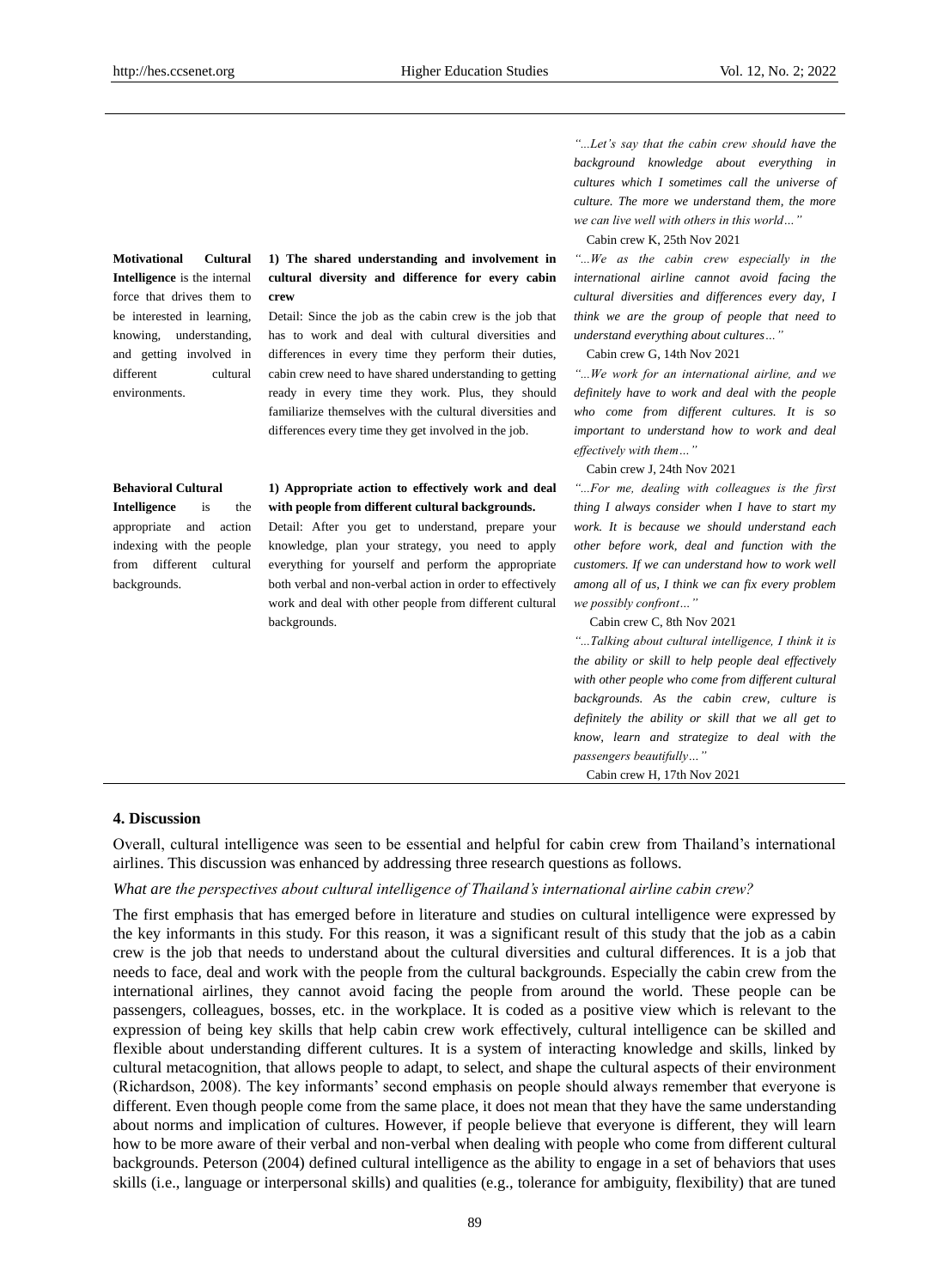appropriately to the culture-based values and attitudes of the people with whom one interacts. Crowne (2008) also agrees that cultural intelligence is a multifaceted competency consisting of cultural knowledge, the practice of mindfulness, and the repertoire of behavioral skills. It is a capability to adapt effectively to various cultural settings which allows individuals to understand and adjust to diverse cultures. This means that cultural intelligence is the versatile competency for successful adaptation to new various cultural settings, that is, for unfamiliar environments attributable to cultural context which is usually different with their cultural elements.

### *What is the use of cultural intelligence in Thailand's international airline cabin crew?*

In this particular study, the outcome was that the key informants' views on the use of cultural intelligence of Thailand's international airline cabin crew in their workplace were necessary and challenging. The key informants stated the positive views on the use of cultural intelligence. The most frequently stated positive aspect in the study was about the experiences in dealing and working with other people from different cultural backgrounds can be the rich knowledge especially when it comes to knowledge and comprehension about cultures. When Earley (2002) stated about cultural intelligence as a person's capability for successful adaptation to new cultural settings, that is, for unfamiliar settings attributable to cultural context. Plus, Farrell (2020) also confirmed that cultural intelligence goes beyond our existing knowledge of cultural sensitivity and awareness by highlighting certain skill sets and capabilities needed to successfully realize your objectives in culturally diverse situations. In addition to this issue, the key informants agreed that each of the cultures has its own way of living a life. When one individual goes and has to work, deal, or even live with those who are not from the exact same cultural background, the individual should be aware of knowledge, understanding, and action before work or deal with them. This is relevant to Dyne, Ang and Tan (2019). They stated that cultural intelligence can influence the extent to which individuals proactively and effectively adapt to differences in new cultural environments.

### *What is the importance of cultural intelligence in Thailand's international airline cabin crew?*

The first highlights the importance of cultural intelligence of cabin crew from the international airlines. The key informants highlighted that *cultural intelligence will be one of the key elements to help the employees and the organization step up their abilities to the next higher level*. This is relevant to Ang et al. (2007)'s statement about cultural intelligence that is similar to social and emotional intelligence in that cultural intelligence is a form of interpersonal intelligence. Social intelligence is a broader form of interpersonal or real-world intelligence that refers to the ability to understand and manage others. Furthermore, they also suggested that *the international organizations should provide the courses about cultural intelligence for the employees. In the future, it will be one of significant skills to drive the organization.* Similarly, Javidan & Teagarden (2011) suggested that the cultural intelligence model concerns intercultural capabilities only, while the Global Mindset Inventory embraces personality traits, attitudes and worldviews, as well as capabilities, especially in the international organizations.

### **5. Conclusion and Recommendations**

In 1960, the cultural intelligence studies' roots can be found in the first organizational research around the concepts of intelligence and culture. Then scientists tried to mix these two concepts in order to create the new concept (Karma & Vedina, 2011). Cultural intelligence is the competency of an individual in the way of adaptability to the new cultural environment with the successor which is usually different with their cultural element. A concept that has gained considerable attention, cultural intelligence (Earley, 2002)

This study aimed to explore the perspective of each cabin crew from the international airlines concerning cultural intelligence. The study carried 12 key informants that were selected from the international airlines in Thailand. The key informants answered the questions aimed at their perspective towards cultural intelligence.

The study revealed the perspective of each cabin crew from the international airlines concerning cultural intelligence as follows:

1) **Importance of knowing cultural intelligence.** The cabin crew job is the job that needs to understand about the cultural diversities and cultural differences. It is a job that needs to face, deal and work with the people from the cultural backgrounds. Especially the cabin crew from the international airlines, they cannot avoid facing the people from around the world. These people can be passengers, colleagues, bosses, etc. in the workplace. Cultural intelligence can be one of the key skills that help the cabin crew to work effectively.

2) **Not just passengers but everyone in the workplace.** Cultural intelligence for cabin crew is not the skill to effectively work and deal only with passengers, but everyone in the company or even the organization. Most of the cabin crew are more on how to work smoothly with the passengers, and few of them are concerned with both passengers and colleagues. And there are a lot of advantages if they can understand all the people who come from different cultural backgrounds in the workplace. When the cabin crew realize how to work and deal with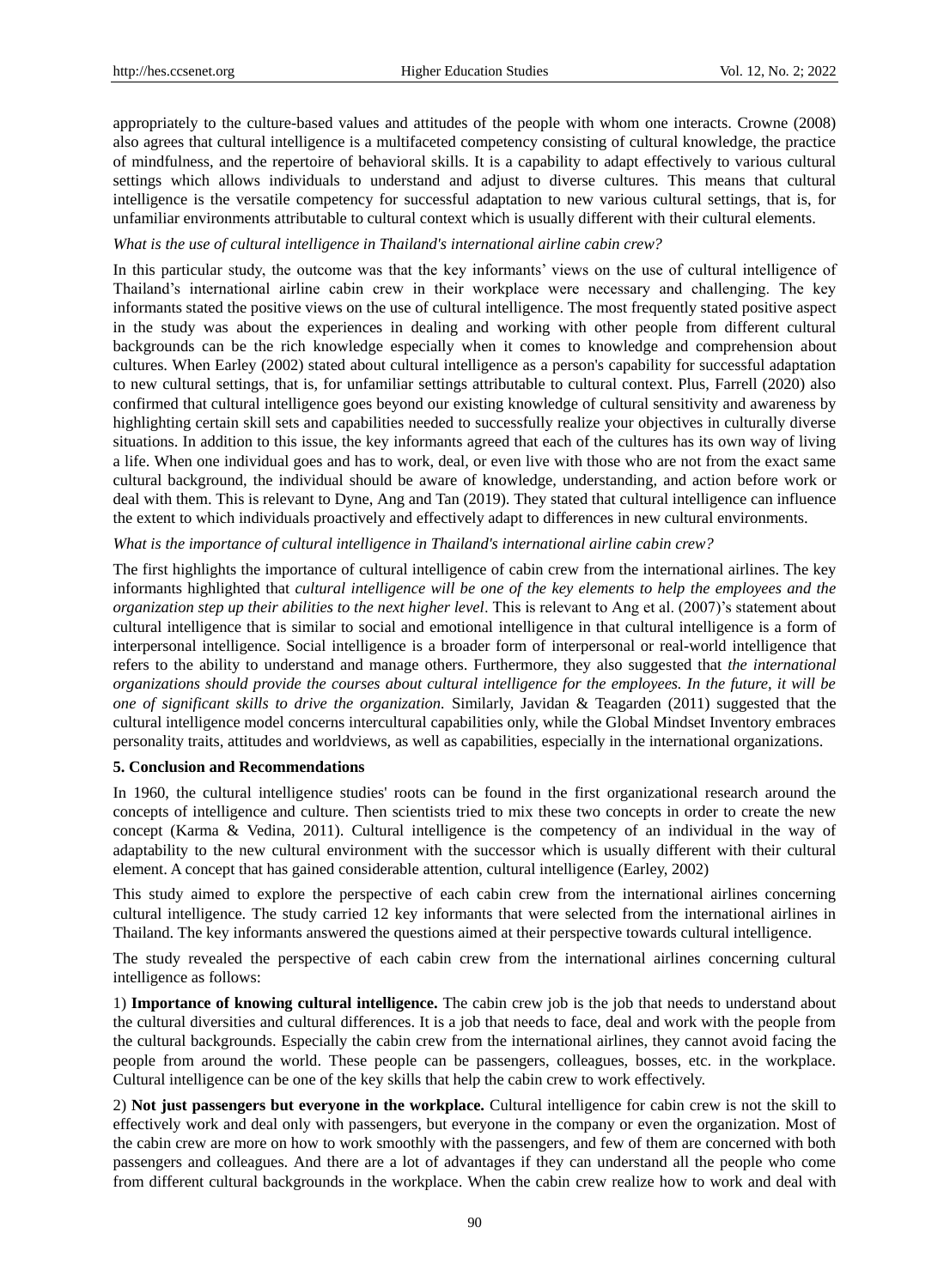the colleagues in the first place, there will be no worries when they have to confront, work, and deal with the passengers for the next step.

3) **Everyone is different.** People should always remember that everyone is different. Even though people come from the exact same place, it does not mean that they have the same understanding about norms and implication of cultures. However, if people believe that everyone is different, they will learn how to be more aware of their verbal and non-verbal when dealing with people who come from different cultural backgrounds.

4) **Experience matters.** Everyone has different experiences in life. People come from many different backgrounds and they definitely have different understandings in ways of life, norms, and implication in cultures. People learn how to fall, get back, fix, improve, change, and familiarize with cultures.

5) **Think, learn, plan and act.** Since cabin crew have to work and deal with many people who come from different cultural backgrounds every time they perform their job duty, they cannot just go, work, and deal with every stranger. They should think about the problem, learn how to solve the problem, plan how to solve the problem and change the action by using things that they have learnt from thinking, learning and planning aforementioned in order to respond to each particular cultural norm and implication for dealing effectively with other people who come from different cultural backgrounds.

6) **Thai culture.** As the cabin crew who works for the international airlines in Thailand, they should think about Thai unique cultures and should employ the uniqueness with the plan and strategy when working and deal with the people who come from different cultural backgrounds.

7) **Knowledge through the diversities and differences.** Cabin crew should have the basic belief that we are all different and diverse in cultural institutions, norms and practices. Cabin crew should learn the general knowledge and comprehension about other cultures before work and deal with them.

8) **Knowledge through experiences** Experiences can be the rich knowledge especially when it comes to knowledge and comprehension about cultures. Experiences can provide cabin crew with fruitful examples when it is time to deal and work with the people who come from different cultural backgrounds.

9) **Awareness of cultural diversity and difference**. Each of the cultures has its own way of living a life. When one individual goes and has to work, deal, or even live with those who are not from the exact same cultural background, the individual should be aware of knowledge, understanding, and action before work or deal with them.

10) **Expand the perspective since the world is bigger than you think.** It is beneficial when cabin crew learn more about other cultures. However, this group of cabin crew works for the Thai international airlines, they have to learn and acquire the knowledge even more because there might be some totally unfamiliar cultures from another corner of the world.

11) **The shared understanding and involvement in cultural diversity and difference for every cabin crew.**  Since the job as the cabin crew is the job that has to work and deal with cultural diversities and differences in every time they perform their duties, cabin crew need to have shared understanding to getting ready in every time they work. Plus, they should familiarize themselves with the cultural diversities and differences every time they get involved in the job.

12) **Appropriate actions to effectively work and deal with people from different cultural backgrounds.**  After you get to understand, prepare your knowledge, plan your strategy, you need to apply everything for yourself and perform the appropriate both verbal and non-verbal action in order to effectively work and deal with other people from different cultural backgrounds.

The researchers proposed the outcomes to the research institutions, the academic institutions, and the airline organizations in Thailand and around the world who will be able to develop and apply the outcomes from this research study as another insights.

### **References**

- Abdurrahman, A. (2015). Undang-Undang Sultan Adam 1835 Dalam Perspektif Sejarah Hukum. *Al-Banjari: Jurnal Ilmiah Ilmu-Ilmu Keislaman, 12*(1). https://doi.org/10.18592/al-banjari.v12i1.453
- Ang, S., Van Dyne, L., Koh, C., Ng, K. Y., Templer, K. J., Tay, C., & Chandrasekar, N. A. (2007). *Cultural intelligence scale.* PsycTESTS Dataset. https://doi.org/10.1037/t24375-000
- Charoensukmongkol, P., & Suthatorn, P. (2018). Salespeople's trait mindfulness and emotional exhaustion: The mediating roles of optimism, resilience, and self-efficacy. *International Journal of Services, Economics and*